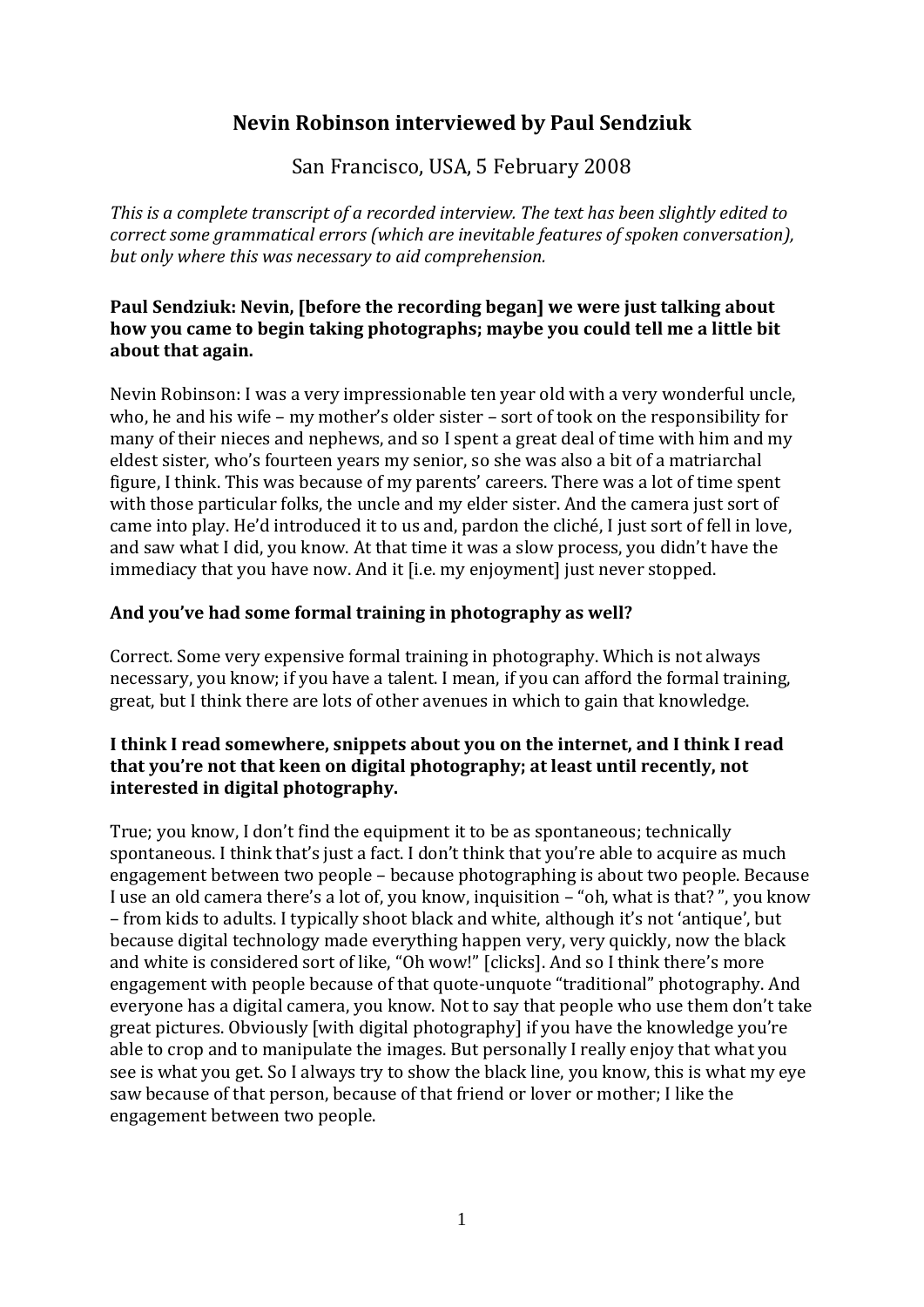### **And I suppose it's more of a challenge for you as an artist, as well, to try and work out what's the perfect shot, and not to have to do that later on the computer, mucking around with it.**

I think it's kind of very similar, because I shoot a lot of film and I just destroy most of it; you just don't like most of what you see. I think it's the same thing. I think it just costs more, the traditional manner.

### **What sort of camera do you use?**

You know this old box camera, Rolleicord, German, best one that was ever made.

#### **Ok, it's the best one that was ever made?**

You want to hold it?

#### **Yeah, sure.**

It's an old medium format; I shoot the square negative, obviously. It's probably late 1950s, early 60s. I think Richard Avedon was one artist who made it famous. Have you never seen one?

#### **Well, I've got a friend who has a medium format camera as well, and it shoots square film; but I think it was bigger than this.**

Hasselblad [i.e. a Swedish camera maker] etc? This is very old. There's nothing electronic about it.

# **It's gorgeous.**

Not even as far as measuring the amount of light required; it's just all guess work. But then you know, if you go to school long enough, you sort of learn how to do that.

### **I can imagine. I mean, your subject would be so fascinated with this as soon as you pull it out. I love it. Where do you find these sort of cameras?**

I bought it from an amazing undergraduate professor who encouraged me to buy it. I've had it for almost twenty years. It's been all over the world; it's made friends, and yeah, kids especially are fascinated. But I think it's just, you know, the engagement because it's a large camera, I think it's foreign to many people. Foreign in the sense that you don't see many; you know, as I said earlier, everyone has a digital camera… Am I talking too fast? I tend to do that.

# **No, you're fine.**

Ok, sorry. I have a digital camera, I just haven't, you know, been using the two. And digital, also, I tend to see like a movie; I want to see, like, the narrative with rectangular image. I just see cinematically, for whatever reason. But that could be my OCD [i.e. obsessive compulsive disorder], not willing to let that go. With this [i.e. the medium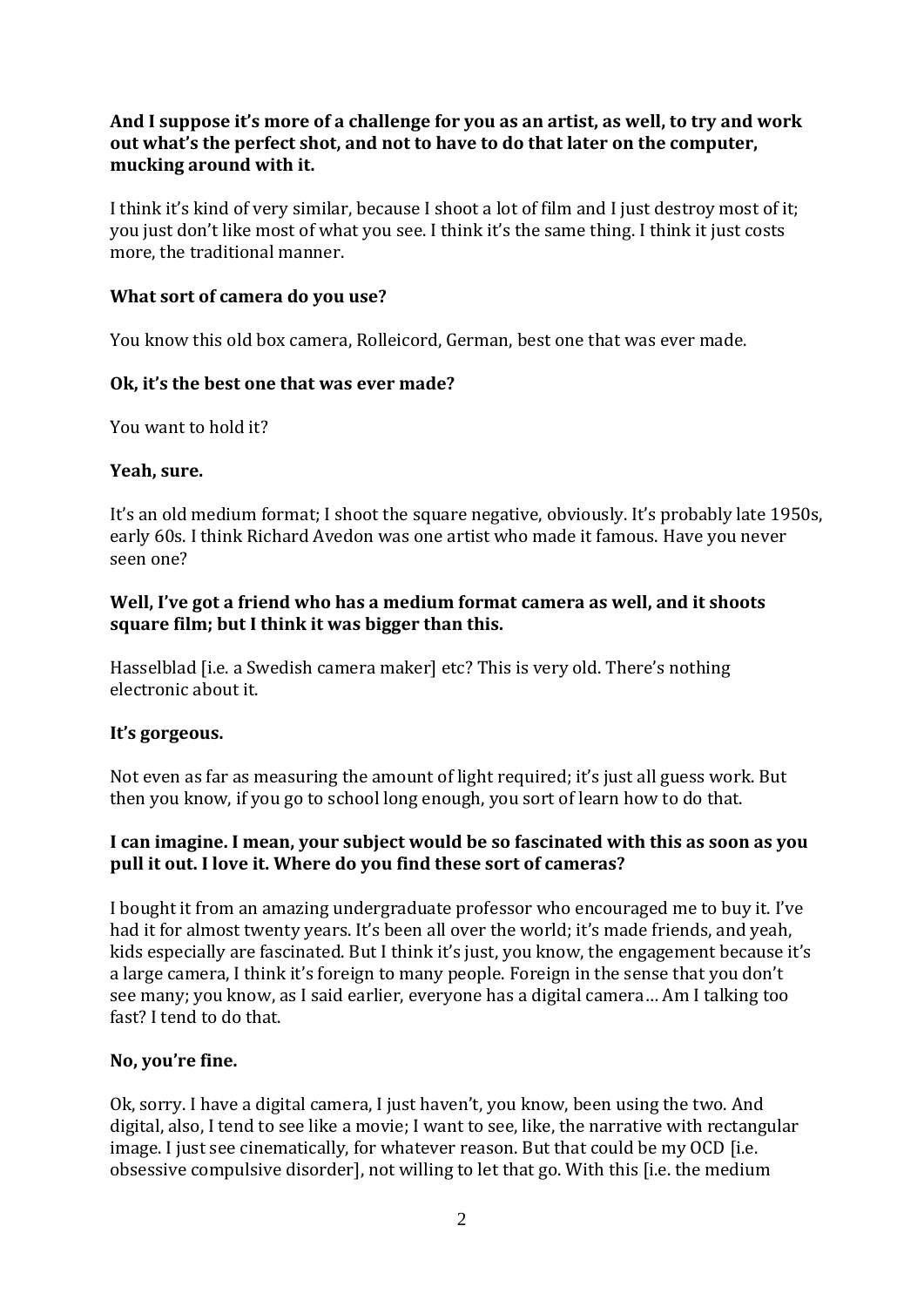format camera] I see story. But I see it going back and forth, you know, like a window. And with the rectangle I see, I don't know, a narrative. But that could also be because of the education, you know, and working with the film industry, I don't know.

# **How do you choose what you want to photograph? How do you find your subjects?**

You know, it just happens. Sometimes you just meet interesting people. And then you put them all together, and you have, like, the influences that we have upon each other; and sometimes it's positive and sometimes it's negative; and… oh my God, this is going to sound clichéd, but even from the negative experiences you learn a great deal. I photographed this guy I met; I was with a friend at a beer blast [party], and I thought, "He's really interesting" and we had some eye contact, and so I asked him, "Would you be interested in being photographed, just Google me. I don't want to shoot you naked, you know, I just want to, like, have some fun with this." And he contacted me, and we had some fun, but they didn't work out, you know. He wanted to sort of pose and turn it on, and he was happy with the images, but I would never… it just wasn't spontaneous. And you know I would have say that all of the photographs, however many are on this particular piece [looking at some images], are sort of spontaneous, you know.

# **And so these people are your friends, or people you found on the street?**

For the most part they're friends; some family members; a couple of acquaintances; one person that, you know, I would probably have no further contact with, just because there was no… you just know, when you're going to pursue a friendship with someone. A nephew, a couple of people with cancer, some other people, a couple that are living with a life-threatening illness.

#### **Is that an interesting theme for you, people who are either ill or living with this…**

It's interesting; I think everyone, whether they have a virus or disease or whatever, regardless of whether you do or you don't, everyone I think has had some sort of confrontation in life. So that is one element that makes us very similar, that we can share. Some people have worse confrontations. One of my sisters could say it's no different to have cancer once and to wonder if it were to come back - and for one friend it did, and she didn't make it - or for one person to have survived an automobile accident, where he and the rest of us who know him probably still wonder why he survived and the other five did not. He may not have a virus in his blood, but I think every day he probably wonders, "Why me?"

# **And he's still living with the consequences of that accident as well.**

Yeah, he probably is. I don't know that he would want me to talk about this.

**That's ok, absolutely. [Looking at the pictures] They're all... I mean, nearly every picture is really different. The posing, just the way they're looking, what they're evoking in each picture; they're really different. The framing is very similar, most of them are from the waist up…**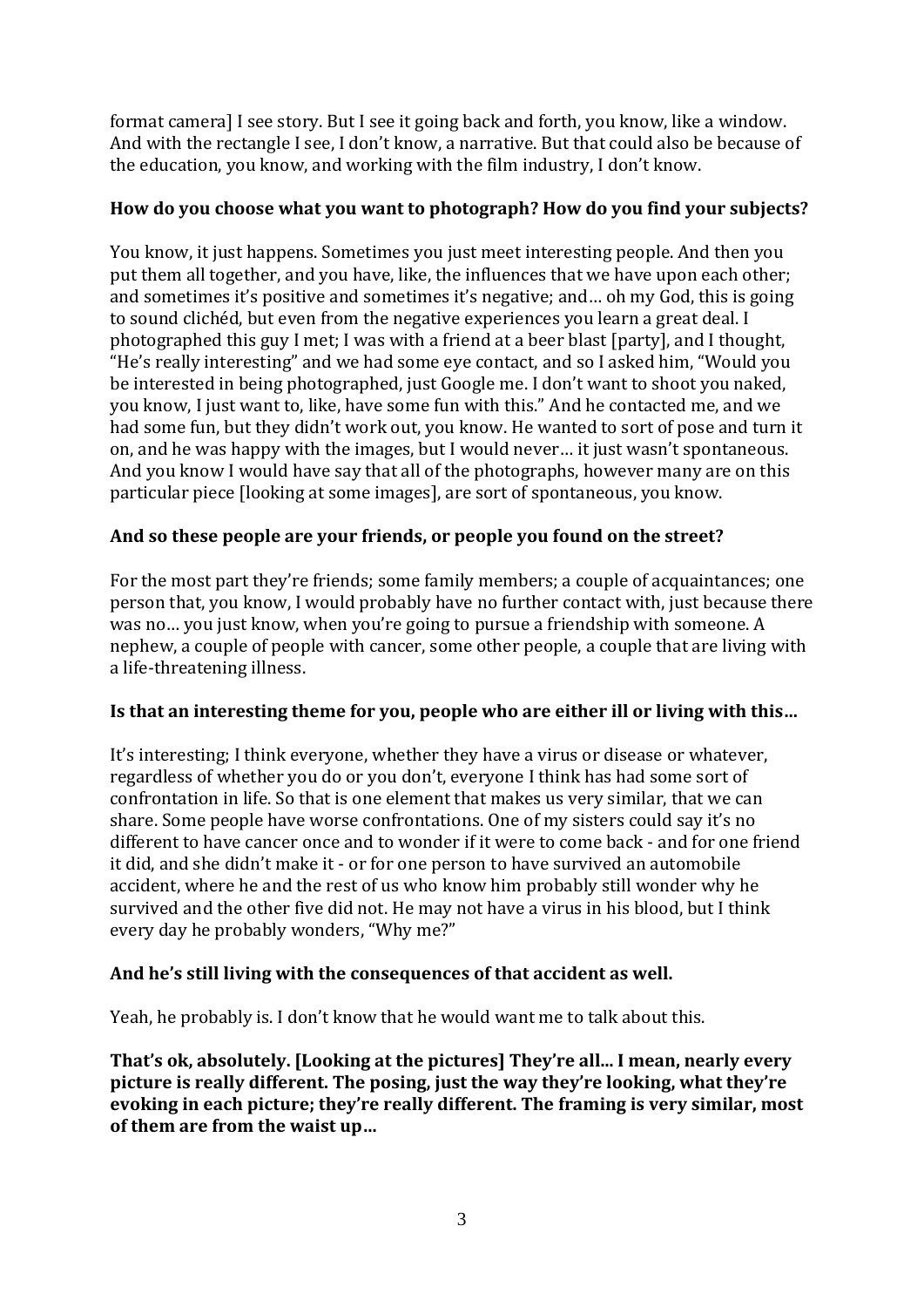That's because if I'm too far away I don't get the face, which says so very much. And, I mean, technically you learn what is appropriate and what is pushing the limits of composition. So I think there's an element of graphic design in the photographs as well. There are a lot of little elements which come into play, you know. [Pointing to a photograph] Her feet are not cropped, I actually had to crop all of these to get them to fit on this piece, which I call a diary. So her feet are actually in the full shot, and her other breast is in the full shot. But normally I can't just see part of the hand or there has to be, like, the half body or the full body [inaudible] and I think that's what is important. And the light is actually kind of bad in here [the apartment], but these are… I actually achieved the elusive graduate school obsession with "concept" with this piece, but unfortunately it can't go with me 'cause it's too expensive. But it was a board, 4 foot by 8 foot, which another artist actually sort of helped with this; just a continuous graphite line, that extrapolate upon the knots, that you treat.



#### **It looks like a topographic map.**

Does it? Yeah, exactly. You stand in front of it for a while and have a couple of glasses of wine, and it is one. Then my father was addicted to crossword puzzles, you know, so much so that I didn't learn how to play baseball until it was too late. And so this is sort of like my version of his crossword puzzle. And so it's like, you know, [inaudible] closes in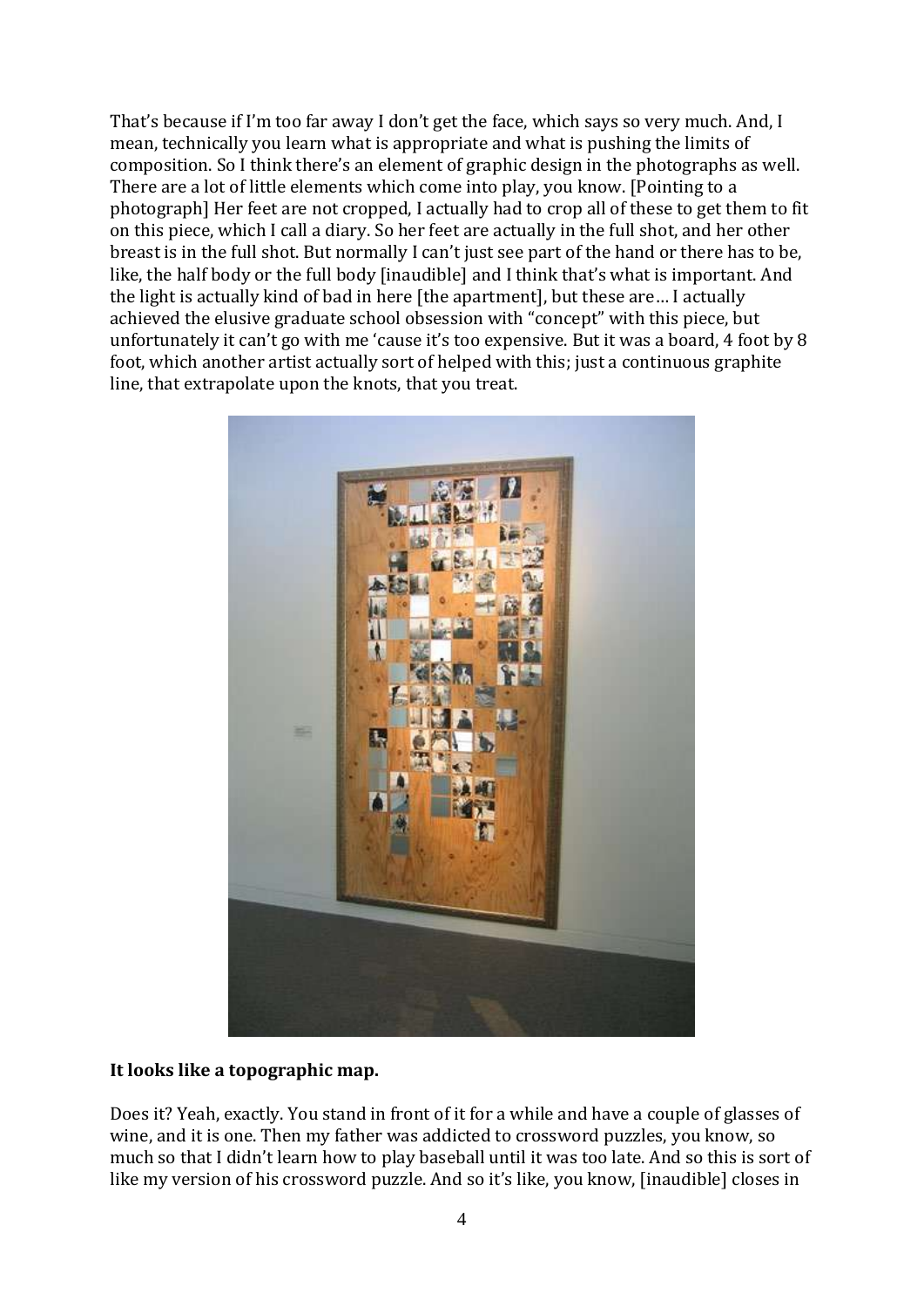upon each other; I obviously know all these people in some way; either very intimately or not. [Pointing at one of the photographs] I only met this guy once, but he's the son of a guy, we attended high school together. These people don't all know each other, you know. They may have heard of each other, but I put them together and then I sort of wrote a statement. 'Cause I had this instructor from whom I acquired this camera who said, "All photography's a lie". So that's always stuck in my head; while I say I don't manipulate, I do manipulate to an extent, you know. But I'll tell you the truth; the mirrors are sort of designed to – obviously I'm really proud of this piece – and Julie at Visual Aid San Francisco gave me the opportunity to show this at San Francisco's Yerba Buena Center for the Arts. So the mirrors were sort of designed to incorporate the viewer, and it's just – I like it. Actually this one, this woman framed it for me, so it became sort of a mutual piece, you know; and again, like there was six degrees of separation, which I'm totally into. Do you know the… [sings], the American hotdog? Shut up! Are you serious?!

### **What is it, a jingle for a hotdog, or…**

Have you heard of Oscar Mayer? How can you…

#### **I don't think so.**

Really?! Oh, wow, that's great. Ok so she's like…

### **I know Julie Garland. Judy Garland, sorry. [both laugh]**

So she's like someone kind of infamous, you know, we know each other; and because of her someone else benefited. And [pointing to another image] he is part of my Sunburst crowd, my kids organization, my kids charity, kids with HIV/AIDS. Yeah, it's just like they're good people. And while they've all been maybe a bit of naughty in their life, there's, like, the influences we have on each other is really important to me. And so they could be photographs of; it could be absolutely anyone. And you might see this image in a Visual Aid show and seriously, wouldn't you wonder, "Does she have it, doesn't she?" you know? People are going to wonder about that.

#### **In a Visual Aid show, absolutely.**

Ok. So I put these photographs in the shows; Julie; those folks are the ones that choose the photographs. They've never really asked me, you know; it's just I think that we all… I don't think it's so much about being, "Are you positive or aren't you," and it's not a big secret, and for those who are I respect that. But I think that sort of perpetuates a problem; I think even for themselves, to have some sort of secret. So you see these photographs and you wonder, are they or aren't they. Some are, some aren't.

#### **In what way do you think your status has become a part of your work; do you think it influences it?**

I think that it has sort of allowed me to teach, in a broader sense, others that it's ok, you know. And it's my choice not to be… I lost my word… secretive or confidential about it is my choice; and it's just not an issue. Maybe you're living in, I don't know, Kentucky; but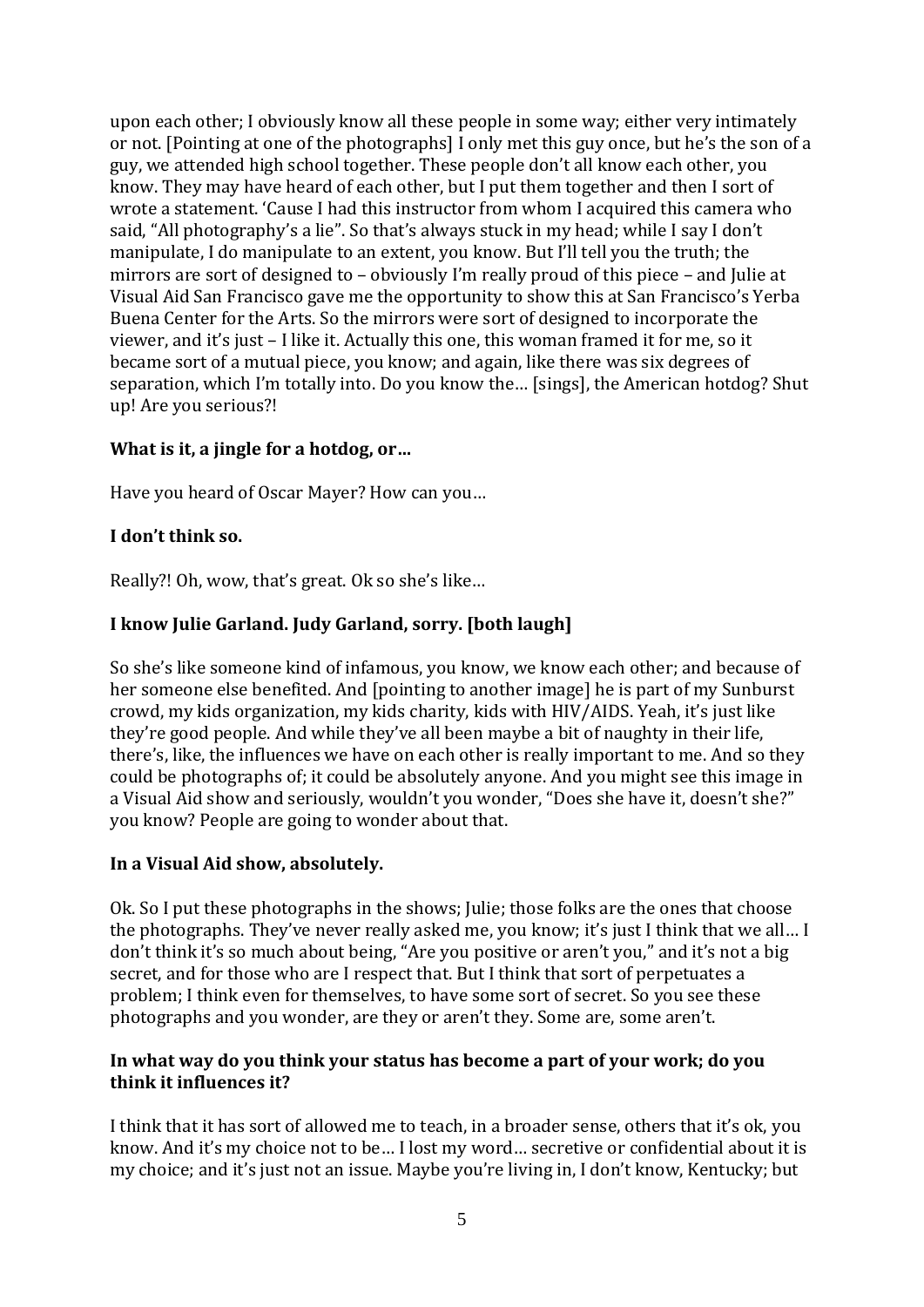in California… I think it just allows me to sort of, you know, to teach others; to help others believe that it's ok. I think if you really want it to be a secret, I don't know, I just think that it's not healthy… But that's just a personal…

### **But you don't think your HIV status influences the kind of people you want to take photographs of, or the type of stories you want to tell through the work?**

No… well, actually it has, maybe in the past. The past twelve years, maybe it has to a greater extent determined the people I photograph. Because a larger percentage are people who are living, have lived through some type of life-threatening confrontation. Often it is HIV or cancer or a horrendous accident. Because I think those are the people that I have encountered. Or someone who is living with it, but is living a secret, and just doesn't seem very happy. And that's… you know, everybody has their reasons.

**Maybe they're also more likely to be happy to share stories with you because they know that you've gone through something like that and you understand what you've got to say, either through the image or when you're talking with them. What I really like about these photographs on the wall here, on this sort of… what is that, 8 x 8 cm, or…?**

Oh, the size?

# **Yeah. 10 x 10 cm? 15 x 15 cm?**

This is about  $5 \times 5$  inches [i.e.  $12.5 \times 12.5$  cm].

#### **5 x 5, yeah. What I really like about them, and even more so than the larger photograph you showed me there, is that it makes some… they're a lot more intimate, almost, in the smaller size. There's been in big move in photography I've noticed in the last five years to go huge, to go giant; like you can't be impressive unless you're huge and take up the whole wall. And this is…**

That's true. And also, when artists do that and it goes into a venue; viewers are… they fear approaching it. Because people are watching, you know. A scenic photograph, you want to sort of go up to it and inspect it and investigate it; but [brief interruption]… I lost my drift.

### **You were talking about big images in the gallery; you want to come close to them but you can't.**

And do you know, some of these actually; like, the current upcoming show, [referring to an image] this is a cousin, one of my many cousins, and for her it was her brother, our beloved cousin Brian, everyone's favorite; he, well, he sort of… he died. Not a great… drug addiction, unfortunately. A long fight. And this is my elder sister, who, like, did the Vanna White thing. You know Vanna White, right? Jeopardy, or…?

# **No, sorry. We had an Australian version of Jeopardy, but it went bust.**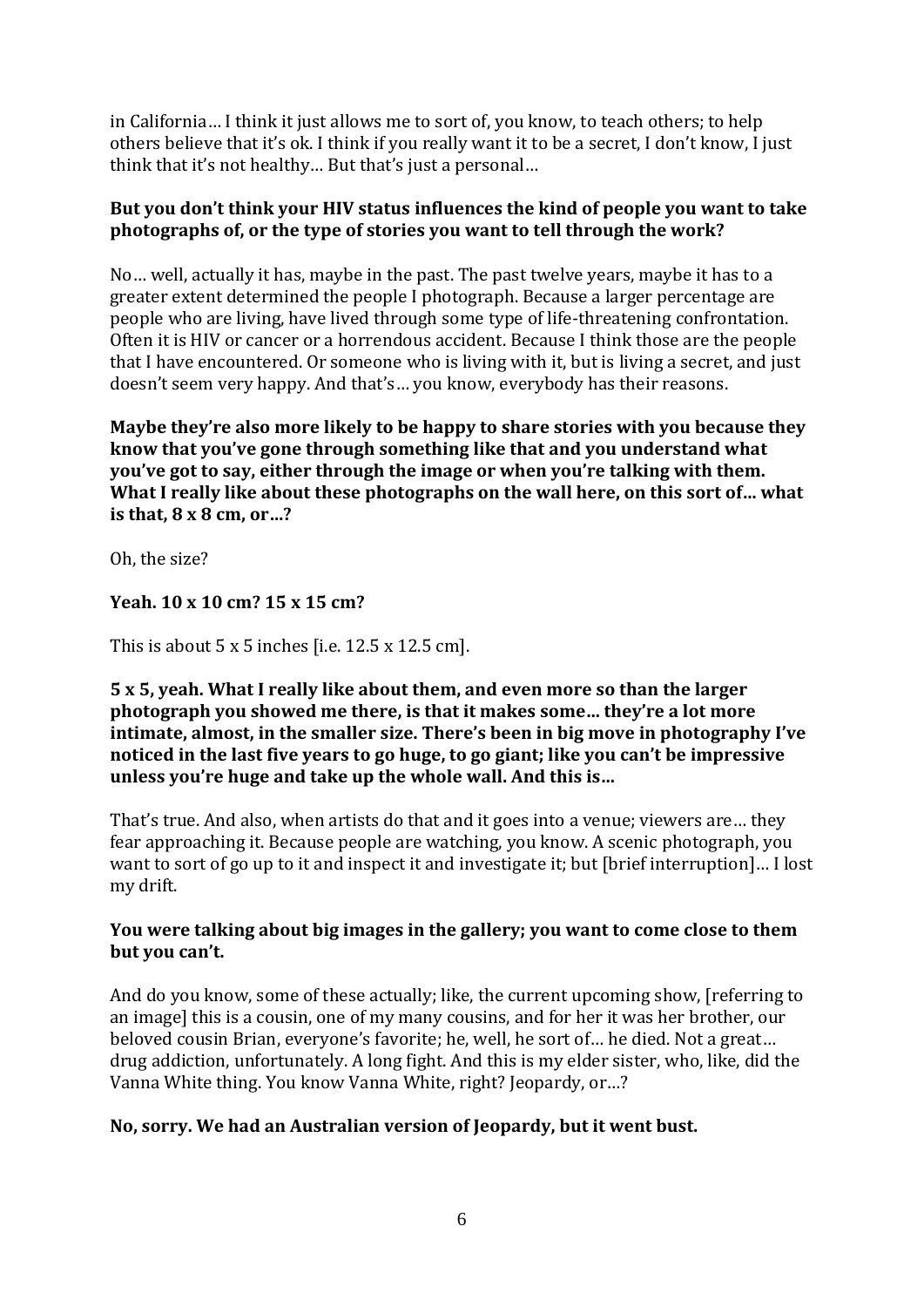This is my eldest sister, she survived cancer, breast cancer. Not sure if you noticed the hat – Wonder Woman, do you get it?

# **Yes.**

She's very much a Wonder Woman, yeah.

# **There's a really strong family resemblance.**

You think?

# **Yeah.**

And this was the story… the story, what am I talking about. She lived upstairs; her name was Isabelle.

# **Great face.**

She was wonderful. Who would be her storybook counterpart: Mrs. Madrigal in what was it, Tales of the City, Armistead Maupin, San Francisco; she was very much the, you know, the box of wine, "Can one of you guys come open this fucking box of wine." She was pretty amazing. She cooked for us and then she died on my birthday.

# **Oh, God.**

She was amazing.

# **Wait a second, all these people have fictional characters associated with them.**

Well, I know, but you know, you grow up in this country and everything has to have...

# **Have a pop culture equivalent?**

Well, exactly. It's a big part of our culture. Good point; that's a really good point. This is my eldest aunt, Aunt Katherine; many of her nieces and nephews spent time with her and the uncle, who introduced me to the camera. [Looking at the picture – reproduced overleaf] I just like the wall, with the phone numbers, you know? And yeah, she's 90 years old, she's still alone.

# **It looks like a graffiti wall in the 'hood.**

Right, it's the garage. She's amazing, because she's approaching 90, she's still living alone on a huge property.

# **I love the contrast there, with the dark glasses and the really white, sort of overexposed hair.**

Yeah, right. This is another cousin, whose life is just terribly, terribly interesting. And then we have my mother, Margaret Ann King; she's pretty amazing. She's pushing 80,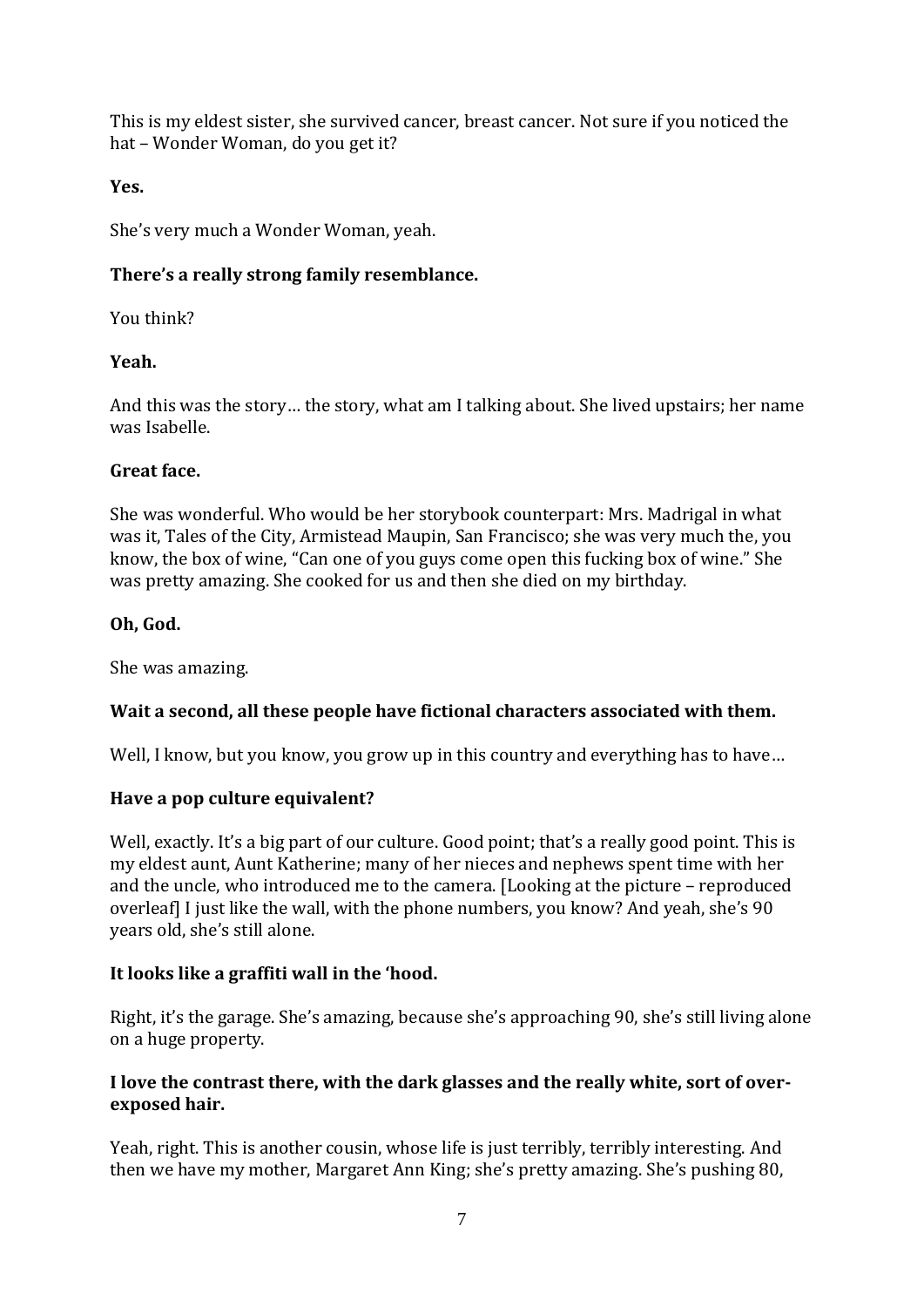she has a boyfriend; she's amazing. She's just pretty amazing, actually. She hates this photograph because of the wrinkles. It's a family thing.



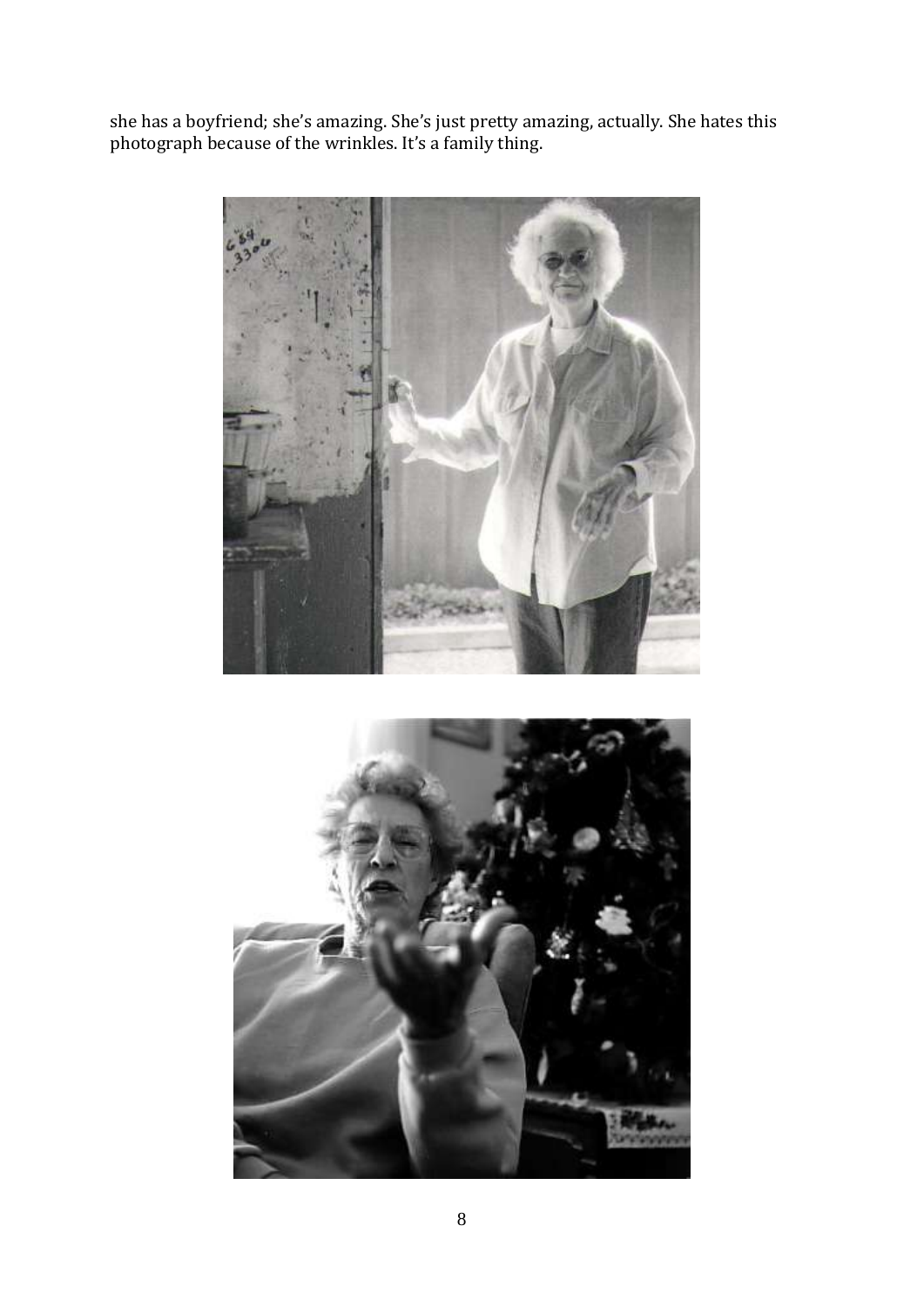#### **What can you do when you're 80! Makes her look vibrant, that hand gesture coming up, like she's active. The one of your aunt – it was of your aunt, wasn't it?**

Katherine?

### **Yeah. The one sitting just in front of your mother, sorry. The second picture, I think it was.**

Oh, do I have to get it again?

#### **No, I was just going to say, it really makes you want to know more about her, I have to say. She's got this kind of pensive look on her face, and it's fabulous.**

This is a perfect stranger [see image overleaf]. A man in China; I lived in China for one year, studied abroad, and somehow I was able to help him to understand that I wanted to photograph him. You know, 'cause it's kind of forbidden, and he let me do it. And wow, this is really dirty, dusty. But he has sort of a lazy eye which is difficult to see, it would be his left eye; and they were re-stoning, refurbishing the stones in the Forbidden City. And I think it's a great photo. I mean, can you imagine, you know, doing this?

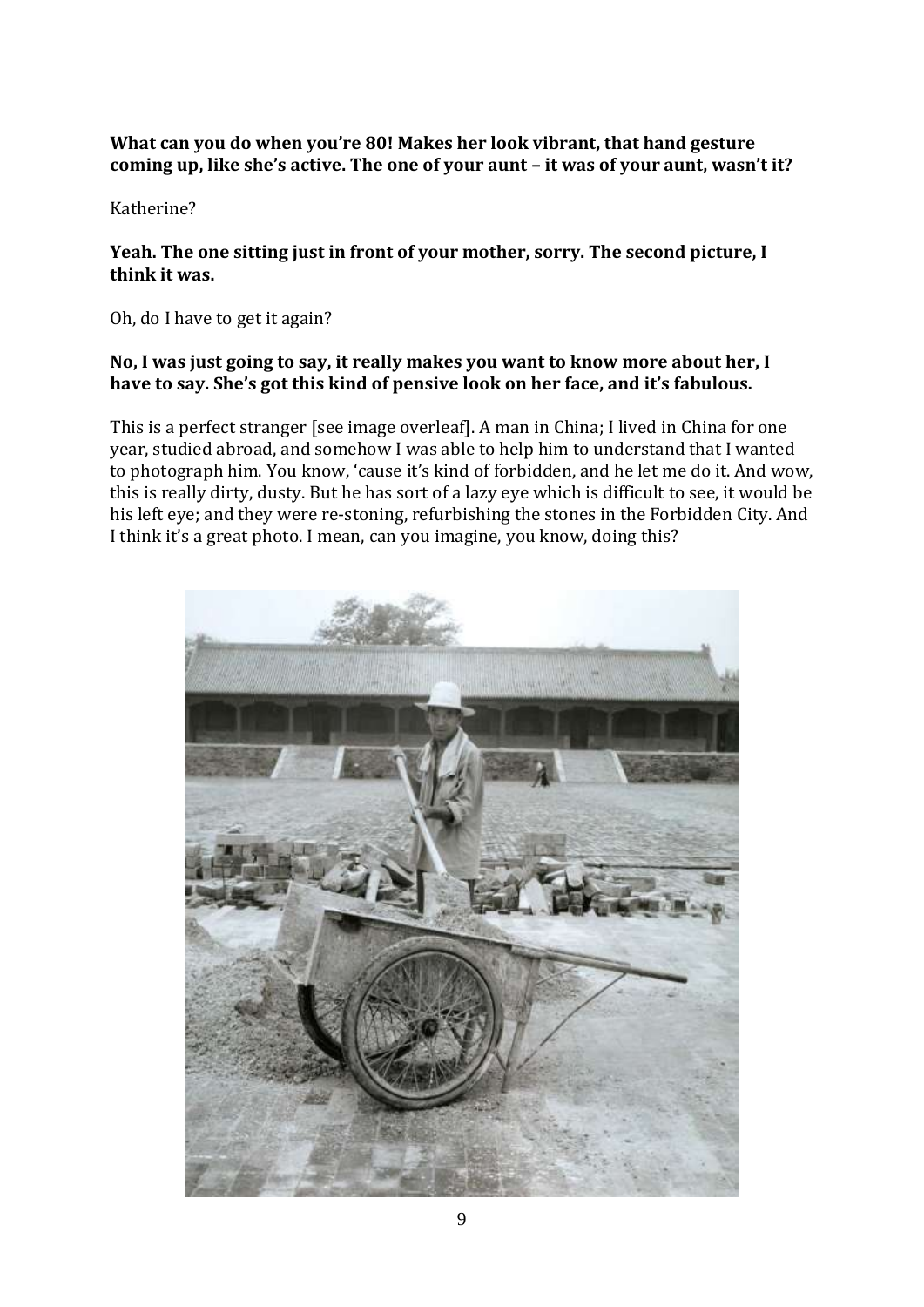**It's funny, because he's sort of surrounded by the dirt and the bricks it looks like it's almost a rural setting, it could be, rather than the centre of the city.** 

**I know you did a series about a breakup that you had with a partner, I think…**

This guy.

**Yeah. And there was, I saw a picture of, it was sort of a half-empty bed, or he was sort of in the bed or something or other, and there was ruffled sheets and…[see image overleaf] To me, although that obviously has a story in itself; to me, that spoke of loss and anger, which you may well associate with a death through AIDS, or a loss through HIV, and maybe the way the community's feeling about that. Do you have any of those pictures here to show?**

I have the one that, well, I have two actually. I have the one you described and another one that… [inaudible – leaves room]. You pretty much summed it up, I was unable to deal with that… one of us was unable to deal with that life situation. I also adore the work of Imogen Cunningham*,* an American photographer, and she has done a similar image, and this was the other one. The other ones, you know, I sold them, and I never replaced them.



**So this other one is sort of like the pillow with the hand.**

Exactly. It was a great time and he taught me a great deal, a great deal.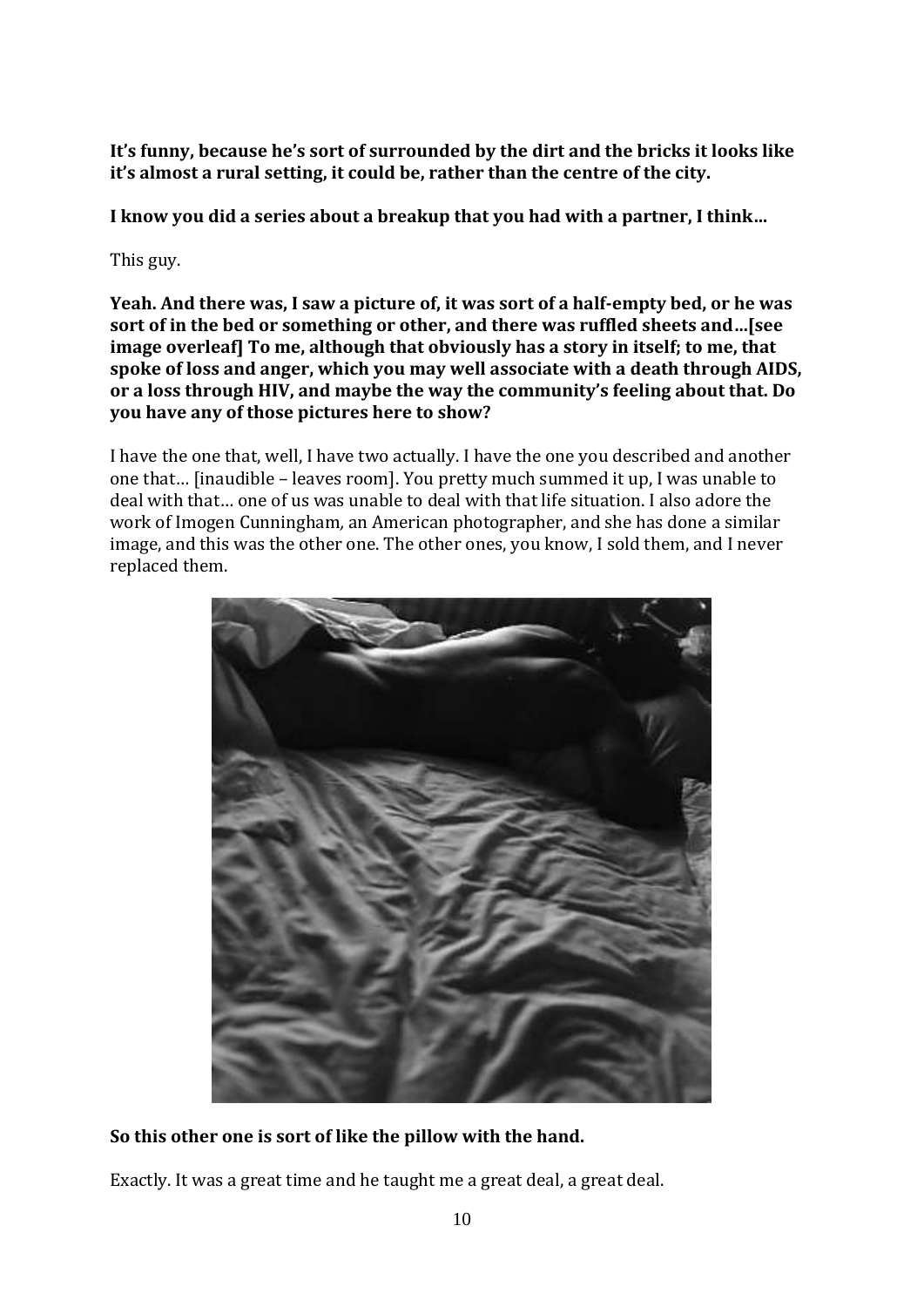#### **This one here particularly reminds me of the Felix Gonzalez-Torres billboard with the… yeah, the indentation on the pillow and no-one in the bed anymore.**

I think, you know, he may have also been a… he was a huge influence during graduate school, I loved his work; it was so minimal and simple and yet so powerful. I think probably Richard Avedon was one [i.e. an influence] because of the kind of simplicity that his work presents; that gives the viewer much more opportunity to, you know, ponder and pontificate, "What's going on, what's the story?" I mean, we all have that voyeuristic curiosity; we create stories in our heads. And that particular series; I think because there were no faces involved, I think it allows even more thought. 'Cause I never [inaudible] for space; it was always the empty bed, or the mattress without sheets and the empty room.

**Have you ever thought about what, if you were to sum up the purpose or even the point of your photography, what would it be? I know you have some photographers who are very political in what they do, trying to be activists, almost, in the kind of pictures that they take. Others are into being historical, they're documenting things; they wanted to show how it was, how it is, you know, those kind of… some are evoking nostalgia, or some are evoking loss, a kind of mourning or something like that. Can you see a single theme coming through your work in those directions, or are you more various in what you're trying to do?**

Various, no. I think it's more specific to memory. My own, as well as hoping to elicit responses from others, to help them with their own thought processes. Their own thought processes involving drama, confrontation, disease, I think. So perhaps the category would be education? I think I can be overly romantic; I would probably say memory. But I don't need the photographs to remember, you know, those five years, or any of these moments. I think that they, the photographs and the series or the bodies of work – and I have very few bodies apart from grad school, but that's completely different, that's I think far more specific to living with HIV than anything else I've done, 'cause I wrote about it. I lost my train of thought again. So I think it's more just promoting conversation, you know, education through conversation.

### **When you exhibit the photographs, do they have titles with them, or are they in a sequence with a statement which talks about who's in the photographs?**

The statements. Which I can give to you, or… I mean, there are just a very few statements, I can email them or whatever or I could give you the hard copies. Or actually I cannot email them because this computer's no longer… you know, remind me and I'll just give you hard copies before you leave. 'Cause I'm not able to email those particular statements, am I? No, I'm not. Wow, that's a good point; I need to make a note that I need to redo… So actually, yeah; what I did in grad school more speaks to getting up on the pedestals saying you know, "Here I am, this is what I have, I'm ok with it, you know. I drank the water in China for a year!"

#### **There are other things you can die from!**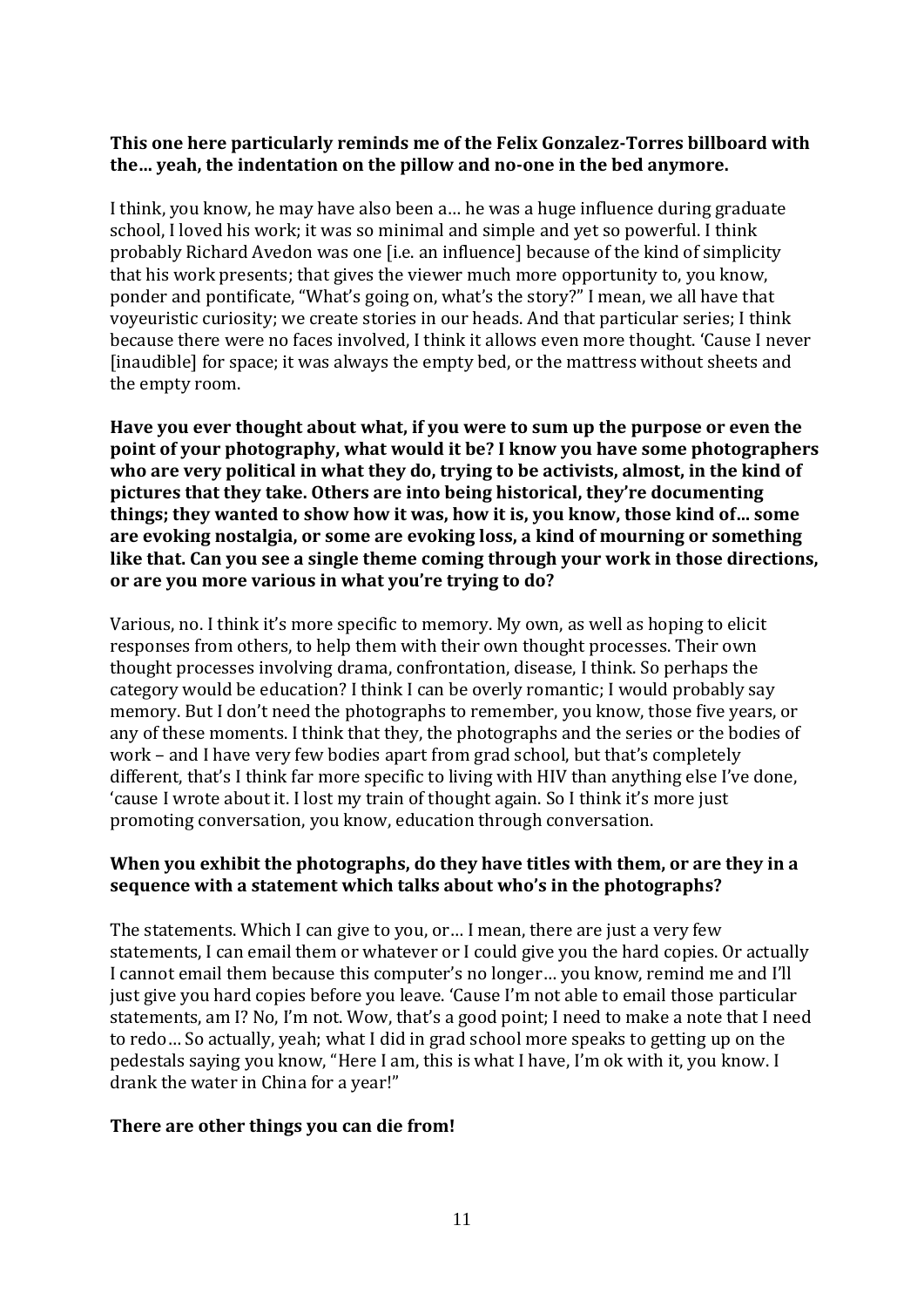[Inaudible beginning of sentence] I shouldn't have done that. I got real brave and I thought because I was a grad that oh, you know, whatever, I mean, my cousin swam across the Mississippi River; I thought I could drink, I could brush my teeth with water in China; it was a huge mistake. Huge, huge mistake!

### **Where were you based in China? Were you in a city, or…?**

Oh, Shanghai, Hangzhou. Suzhou, three… Beijing, sorry. There were five cities, what is the fifth city? Shanghai, Beijing, Suzhou, Hangzhou and… you know what, it was in the countryside, I can't remember. It was very close to where they were beginning to flood the Yangtze, because of the Three Gorges. So the countryside was disappearing, so our host wanted us to see a lot of what would be underwater; which sadly – uh, sorry, I didn't mean to say that. We were not able to see because it was raining very hard that year, that summer. So we saw just a bit.

[Looking at a picture] So this was more specific to Felix Gonzalez-Torres, for one, actually, this photograph was because of him.

# **The work you did at grad school. And which school was that, again?**

The Art Institute, on Russian Hill; San Francisco Art Institute.

# **Yep. You've got some text overlaid on the image. [Image reproduced overleaf]**

Yeah, that's simple. Well, for me it wasn't that simple at the time. And the titles were evident within the photographs, every single day. So this was the first one. This was the final photograph of the 25. This was someone, you know, has a life expectancy of eight to fifteen years to live, which were the statistics at the time in 1998. Sorry, 1999, 1998? And it was, I think; I felt it was successful. It was a great learning experience and there were some interesting moments in the Nevada desert when I got very sick and insisted on staying; 'cause I really wanted to go camping in Nevada, right, for a period of ten days. And the tree that I remember climbing with – well, I don't remember – but with my elder sibling, and a moment in London because of Felix, you know. So I think memories are a very big part of it, but it's also, well, what was Felix thinking at the moment, or if I could go back and be five years old again, you know, what would you change. These conversations kind of happen because of those images. And think people who are shy to talk about their life story, whatever it may be at the moment… I think it helps, you know.

### **Was it sort of a cathartic process for you, to help you, you know, comes to terms with your infection?**

Oh yeah, totally. Because of that brief, for me, short time period… the statistics were very powerful at the time. And yeah, I was one of those, like, [inaudible], "Me?" You know, I mean, "How?!" And so I had probably already done, you know, positive for a number of years, because the drug addiction had ended years before; four or five years before. And it was really, like, "No. Not me." I mean, I never actually went back for a second. And 'cause I didn't think I'd done anything wrong. "Wrong", like wrong. But I still wonder, sometimes, when I'm photographing certain people and I hear their stories and I think, "How? How did it happen?" But it didn't; it changed things, you know; but I think in my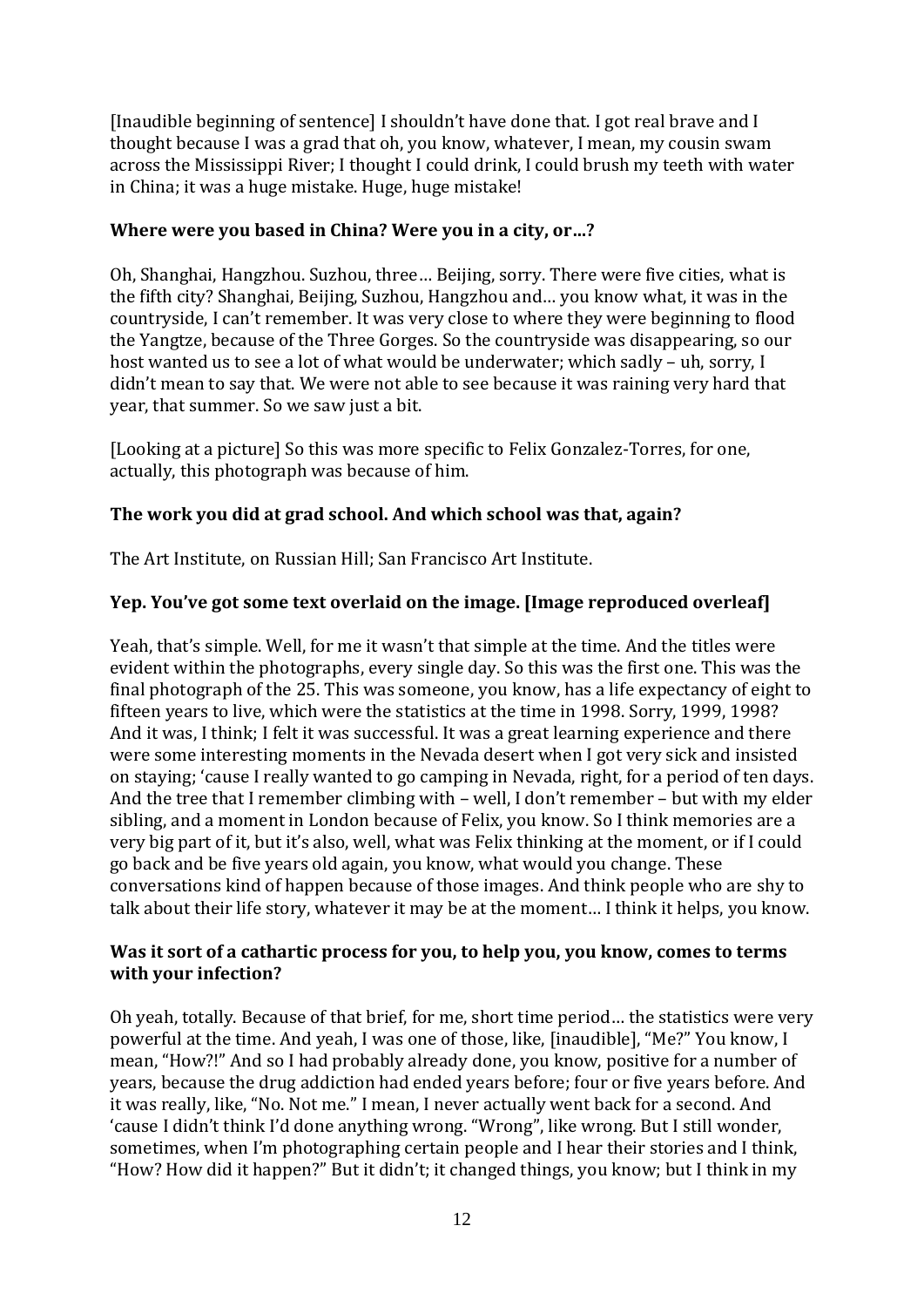case it made me, after that first hour or so of staring in the mirror for what seemed an eternity and actually being able to get inside the black, the pupil of the eye, and look inside… it's like, "Well, you know, that's life. You know, there are worse things." My parents would always say, "There are worse things." My dad used to say, "You'll eat worse"! And I think I did things that I would have not have done. Because I lived, it was a very safe life, very secure, spoiled little child, only son. And after that it was like, "Oh, pfft, I can go to China, I can do this, I can do that. I can apply to the best schools in the country; I can do anything". Then there were my certain family members who said, "You can do anything in life, you just don't have time to do everything." So there was the history as part of the education and as part of the memory.

### **Yep. This is after you found out about your diagnosis, yeah.**

Otherwise I probably would have stayed in the same city, you know, living in the same small suburb and doing absolutely nothing with life, I think is probably what would have happened.



**What kind of responses did you get from people to whom you showed that work, the work you've just been describing and maybe some of your other work? What are the general responses that you get from people?**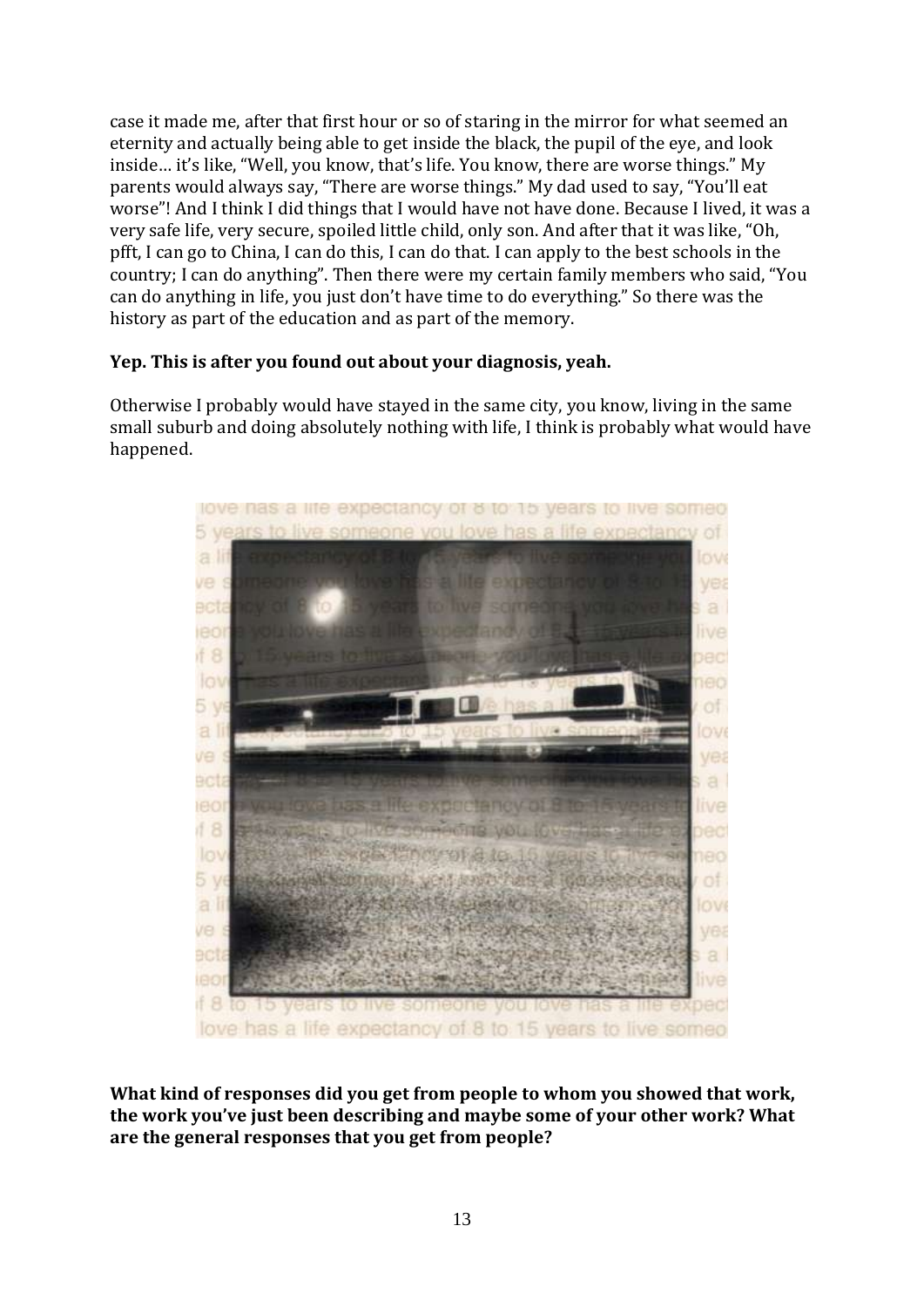"You're very courageous, you're very brave…" I think most of them are sort of proud that the work I had done…how I'd served the kids, you know, living with HIV/AIDS; because I would not have done that had it not been for testing positive myself, I think. 'Cause it's just too emotional for me. So again, I put myself in a place where I had to confront that feeling, that emotion, you know. And so all of that together; in grad school I did two things, two bodies of work. The Sunburst kids, Sunburst Projects, and my own story. So it's synonymous, very similar; and it just seemed like people were proud of me, which made me feel good, you know, to be able to do something I would not have otherwise done, I think was the response. And then the written responses I got from people I think were far more interesting. 'Cause people are able to sort of, what they can't, you know, put into verbiage they are able to write. People that I was in school with at the time. I welcomed the responses to that particular exhibition and subsequently, with the authors' permission, transformed those words into a journal, or diary, if I may…a diary which was designed to be immediately shared with the viewer, and again subsequently, elicit both an emotional and physical response. Hence, you have participatory art, much like that of Felix Gonzales-Torres. But my graduate community said 'no way, that's too much, you can't expect people to stand there and read those, when they don't even spend more than 90 seconds with one piece at a museum'. And I was like, "Come on, you know, I paid \$69,000 for this degree, I can do whatever I want, right!" [both laugh] But no, they wouldn't go for it.

#### **It does bring you back to reality when you see people walk through a museum, sometimes, and see how little time they spend with an image.**

It's true.

#### **And often they just read the title, read the artist's statement and move on; they don't even see the image!**

But if you're not getting something, if it doesn't strike some sort of chord within your own life, the storyboard within yourself; maybe that's why they don't spend time. And I hate to say it, but; I mean, I love art, I love to go and see new art, but I think there's a lot of art, new art – not to dismiss it – new art and a lot of art that we see today, but I think there's just a lot that doesn't stand the test of time. And I'm also borrowing from something a grad school instructor said to me; that's, "Why did you spend so little time with art?" Because it doesn't strike a personal chord, or… no, actually, those are my words. That they don't; it just doesn't stand the test of time. You know, the new genres are… people don't get it. And most people who go to museums, they're tourists, they're visitors. They're looking to waste an afternoon, or they're genuinely interested in seeing art. But they differ a great deal from people who put that art into the museums, and people who have the money to put that art out there. And you know, if it doesn't… I mean, if there's no, like, connection, they move on.

**A lot of the artists I've been talking to talk about one of their priorities as being to make their images seductive, or to make their work seductive in some way, so that it will make a person linger over it, to think about it a little bit more; to get them in to look at it…**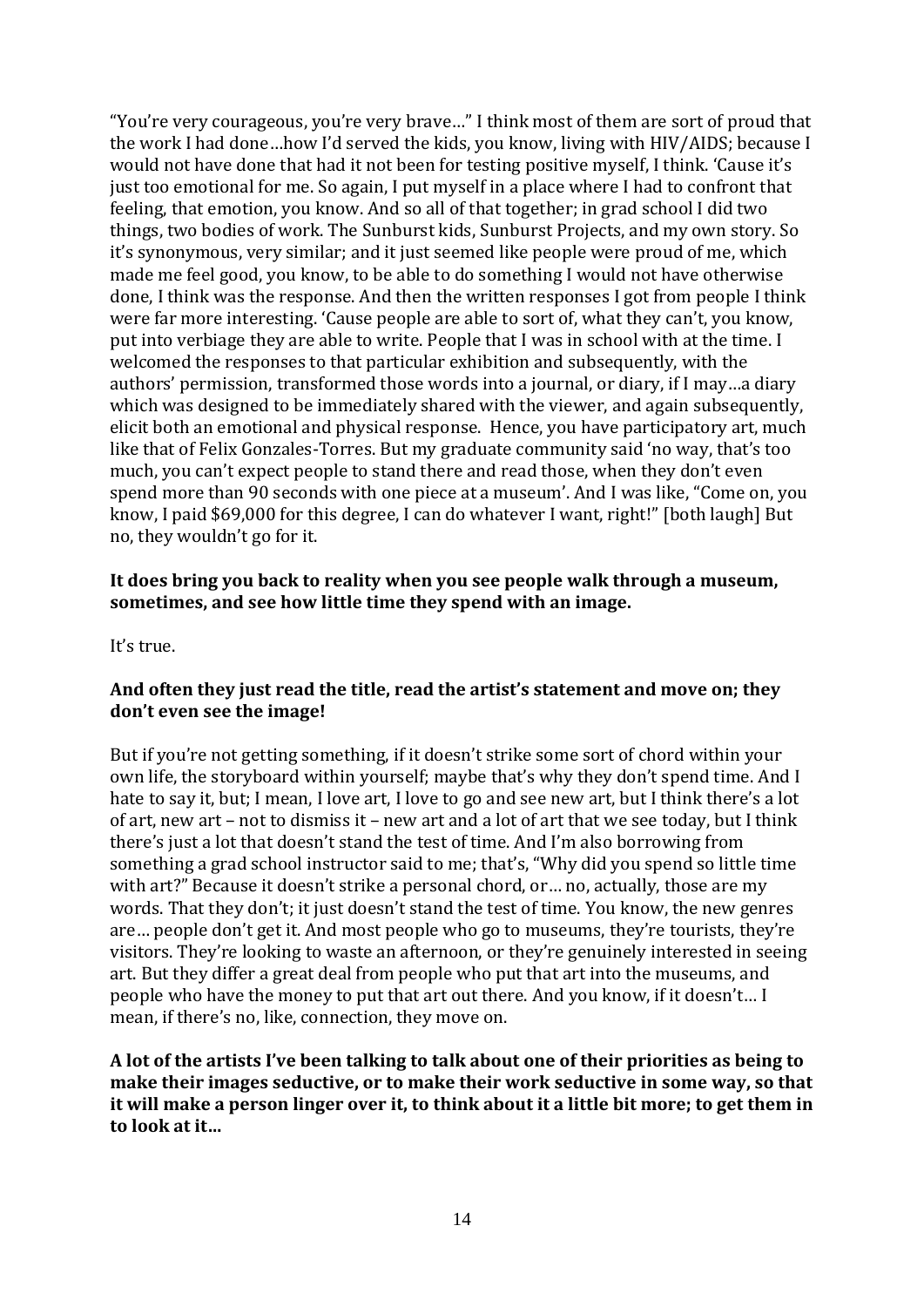But if you spend too much time doing that, are you losing, are they losing, is an artist losing sight of what she or he is doing for himself? I'm really comfortable that I'm still doing it for me, and I'm giving a little bit of me, you know. But I also have a life teaching five year olds, which is wonderful. And this is kind of something also that makes me feel good. But for those who are trying to get their living as an artist – ooh, wow. But I understand that, also.

**To try to, yeah… I mean, but I think your images do, I think they are very seductive. This chap here, in the dancer's pose with his head held high: it's just gorgeous, a gorgeous image. The girl walking with him, you know, next to him, walking down the sidewalk, you know, it's really interesting. She looks so grown up there, trotting off…**

[Inaudible sentence, both laugh] ... funny about that; he hates this image. He has a beautiful neck, and he takes really good care of himself. But the larger version of that – it's actually over there – it looks odd, his neck is really, really long. And he doesn't have the bravado that the image projects, you know. He's kind of shy and reserved and…



# **He looks a bit like a superhero there, Extend-A-Neck!**

[Showing a picture] This is Edouard, who has his own story.

# **[Referring to the previous photograph] I like that chin sort of raised, that's kind of…**

Yeah, right.

# **Kind of arrogant.**

And he's actually not my biological nephew, he was a student, I taught his first photo class. He was quite young at the time, and I was standing on his pants when the kids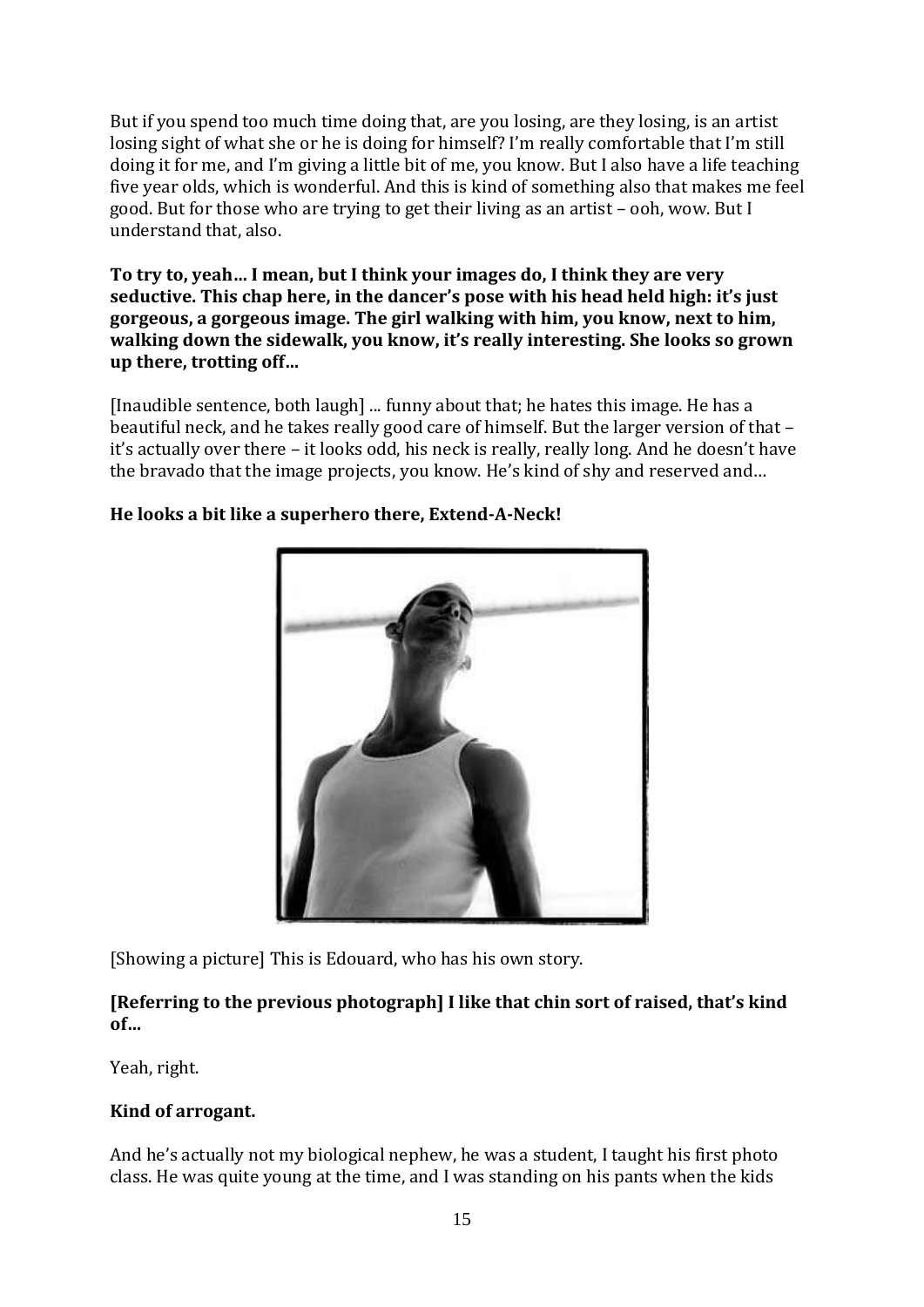were wearing, like, the bell-bottoms again; this was like in, what, the late 90s. I was standing on his pants in the darkroom and he fell down, so we sort of bonded, and once we got talking we found we share the same birthday. His parents met and fell in love where I had attended graduate school; we had a tremendous amount in common. So he began calling me Uncle Nevin, but he's not my biological nephew. And we always, like, our salutation to each other is "Long live Anna Nicole", because she shares our birthday – Anna Nicole Smith, the blonde bombshell. So this is San Francisco's Dolores Park. And oh, ok, the guy with the neck, right?

### **Yes.**

He's all neck. [Pointing to another photograph] And her name is Séverine, a Frenchwoman who has a great life and also has her own story. Yeah, I'm sorry; I keep saying, like, "their own story" – I don't know that I…

### **Absolutely. No, you shouldn't, either; that's absolutely fine.**

I don't know that they would approve of me [telling their stories]… most of them don't really care, and they're very open, but I don't know how they would feel about the whole world knowing.

### **No, absolutely perfectly fine.**

Yeah, that doesn't offend you, does it? I don't want to offend you.

**No, not at all. If we move away from your photographs now; I want you to talk a little bit about viewing other people's work, and particularly AIDS related work. So, here I'm thinking of other visual artists; you talked about Felix Gonzalez-Torres; can you think of other visual artists who have made you think about the epidemic or the experience of living with HIV in a different way, or a new way, or which has helped you through a moment in crisis, or anything like that?**

You know, it's ironic because I wonder what artists whom I admire, who may not be on this planet any longer; what they would have done now, I mean, knowing they were gay, if it had happened to them what they would do now. That's sort of like what I dwell on. As far as current artists; well, obviously I really like Felix very much. I sort of wonder about a few who, well, Nan Goldin; oh my God, I forgot the other lady, the other woman.

# **Photographer, or…?**

The photographer-artist.

#### **Annie Leibovitz?**

No. I'm actually going to see her, on the 18th of April down at the Art Institute. Nan Goldin, she's still living, right? I'm thinking of the other woman, who killed herself. Oh! Ok, sorry, I'll think about it. I wonder, the people they photographed, who were obviously… oh, David Wojnarowicz. Although he's not, I mean, he was a photographer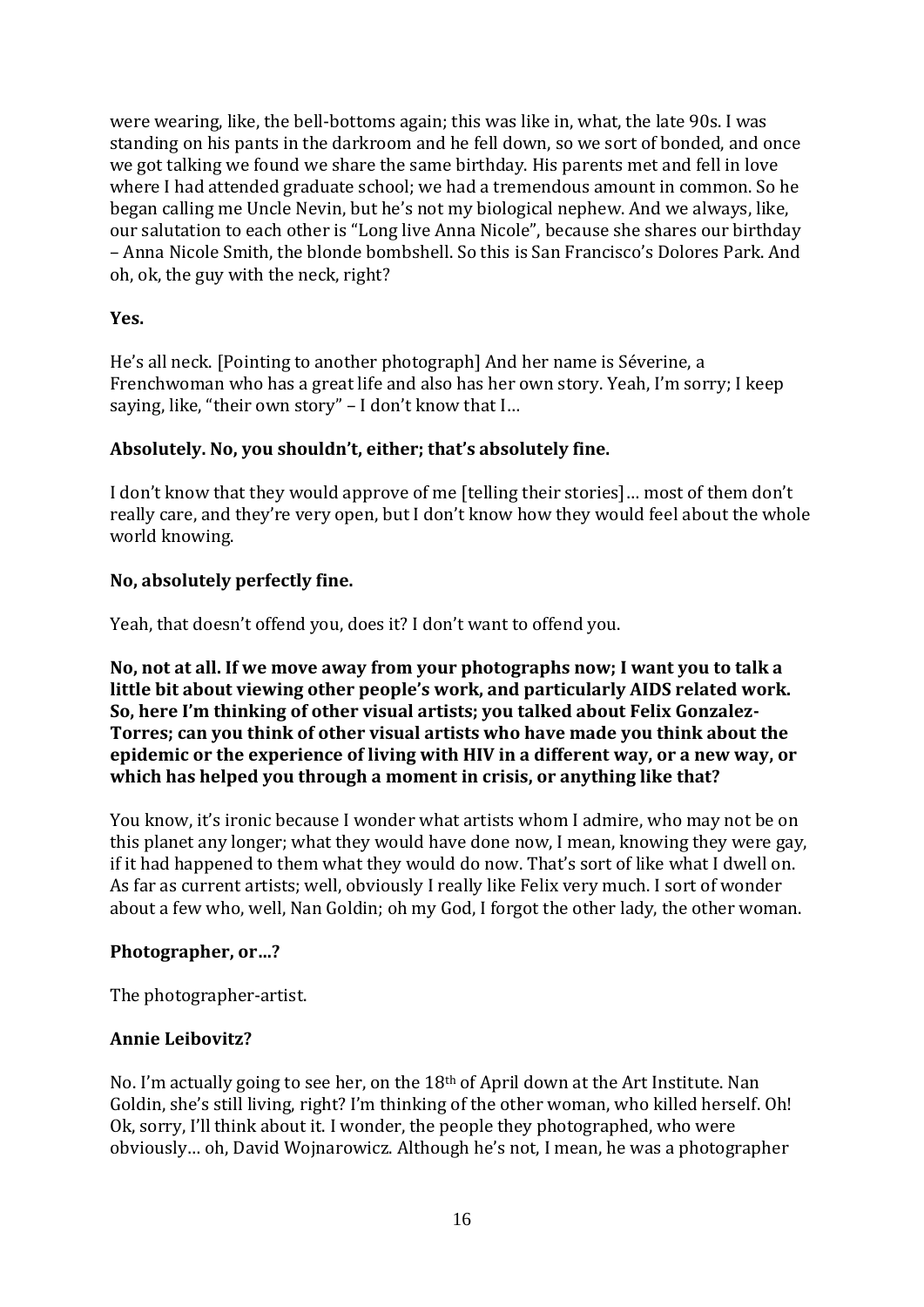but I think more writing? I don't know how to pronounce his name correctly, and he's French, probably not well known in this country… Hervé Guibert, I believe.

# **He's a novelist?**

Yes.

# **Yeah, he wrote** *Savage Nights,* **<sup>1</sup> was it?**

Yes, yes, I have it. Do you need, like…photographers?

**No, it doesn't have to be photographers – it can be, like I said, artists or… you know, even maybe thinking about theater or even movies you've seen about HIV that have struck a chord with you, that have…**

*Loggerheads*, which is an independent.

# **I haven't seen that.**

Oh, you must see it; it's an amazing film with a great cast and a lot of amazing women who've gotten very little credit. You know, I can't even remember… Amy… not Amy Irving… oh, it's about a young man who was chosen to not take the drugs [i.e. HIV medications], you know, and live life. It's sort of, again, the six degrees of separation thing – he meets someone who helps him; he's left his real parents but then there's the other woman who is his friend; it's a great film. *Loggerheads.* Loggerheads are the turtles that come onto the shore on the East Coast and they lay their eggs and they leave. Great film. You know, James Marsden actually did a film which was very interesting, I think *24th Day, 24th Hour?* That was a great film, actually. I sort of admired two films that he's done. I forgot the other one which was with Glenn Close and I think it was the British directors, writers… Helena Bonham Carter always did a lot of their films…what were their names?

# **Oh, Merchant Ivory?**

Thank you! He wanted to die… ok, they did a film with Glenn Close and again James Marsden, and again it was the whole six degrees of separation, you know; this person knows this person; this happened because of this. I love the whole ensemble thing. And it wasn't… HIV/AIDS was not the immediate topic; but this guy was gay, he was living a straight life because he couldn't live this life in public, you know. *You Can Count On Me*, Laura Linney and Mark Ruffalo. That's an amazing film; but again, the brother actually has a lot of issues... it's an amazing film. Have you seen it?

# **No, I haven't, no.**

It's a great film.

 $\overline{a}$ 

<sup>1</sup> Guibert actually wrote *À l*'*ami qui ne m*'*a pas sauvé la vie* (trans. *To the Friend Who Did Not Save My Life*, 1990). *Savage Nights* was written by Cyril Collard. Both are autobiographical books written by Frenchmen who were dying from AIDS.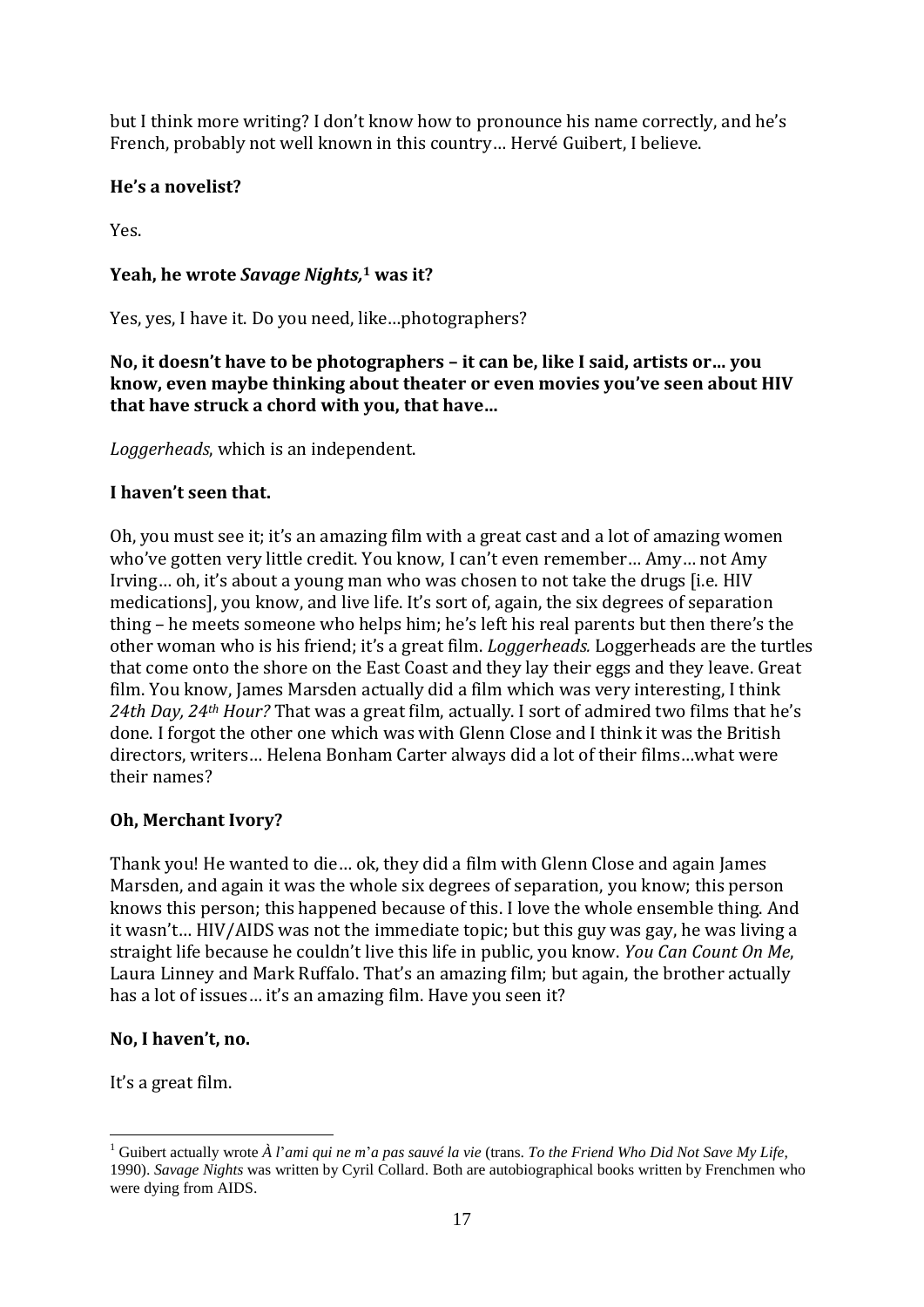#### **So why are they meaningful to you, how are they speaking to you in terms of…?**

I think, like, I got something from these characters that really helped me. I admired the fact that, whatever, the blond in *Loggerheads*, he chose not to consume, to take the drugs. He chose to live life. I was like that for ten years. I had so many doctors who said, "Oh, you need to do this. You know, you need to take this, blah blah blah." And I even lied to a few of them, said, "Ok, you know." And then… take them and give them to some homeless person, whatever, I'd had a conversation with. [Inaudible beginning of sentence] conversations with homeless people [inaudible]. And then eventually I stopped resisting, and I think that was because of enough doctors like really kind of like putting the fear into me, that, you know, "If you don't do this…"

#### **T-cells were down below 200, and…**

Yeah. They'd always been sort of down, but nothing has ever happened. In twelve years, nothing. I get other things, because of a lifetime of bronchial history, but nothing has ever, I've never had to confront the HIV, never, you know. But then, so, doctors said well, "When something happens it could be devastating." So they… he put the right words into my head, so I let myself take. So I admire the character in *Loggerheads* because he chose not to. But Hollywood – well, not Hollywood, but whoever made the film, they made him die, because he didn't take the drugs. And I thought, "Ah, you know…" It may not have worked that way, you know. And I sort of wonder about artists who photograph the unfortunate, the downtrodden. Like, why? Why are they glorifying that life? I mean, how are they helping those people? Like, you know, it's bothering me. Not Nan Goldin, but I can't remember her name. She had the huge retrospective at SF MoMA which was… it was bad. Gray walls, the lighting was horrible, and you're trying to read this text which is that big… Yeah, so I can't remember her name right now.

#### **That's all right, you can fill it in when I send you the transcript.**

Right. But I still really like Richard Avedon, because I think he's very inquisitive about people. He has these eyes, and I just see him as a very inquisitive person. And showing these people that we would normally, I think, overlook or bypass. Because that's just I think what we do in society.

**Some people regard the AIDS Quilt as one of the greatest cultural responses to the epidemic and view it as an art piece; either as individual works of art coming to make a whole or view it as the one complete art piece. So I ask this question, therefore, of everyone I speak to: what's your perception of the Quilt in terms of viewing it and maybe if you've made a panel yourself, or even if you haven't viewed it, what you know about it? What contribution do you think it is making and how does it make you feel?**

I think that some folks just need to… I mean, that's their way of making, helping others to be aware of the fact that it exists; because I think for certain aspects of society, like maybe the art world, for example, HIV/AIDS is not important right now because there are other things. So it's sort of fallen by the wayside as far as what's trendy in the art world. I think the Quilt… well, people need something to hold onto, you know? I think that they also, really, that it is so very large, shows us that it can be anyone. I think that's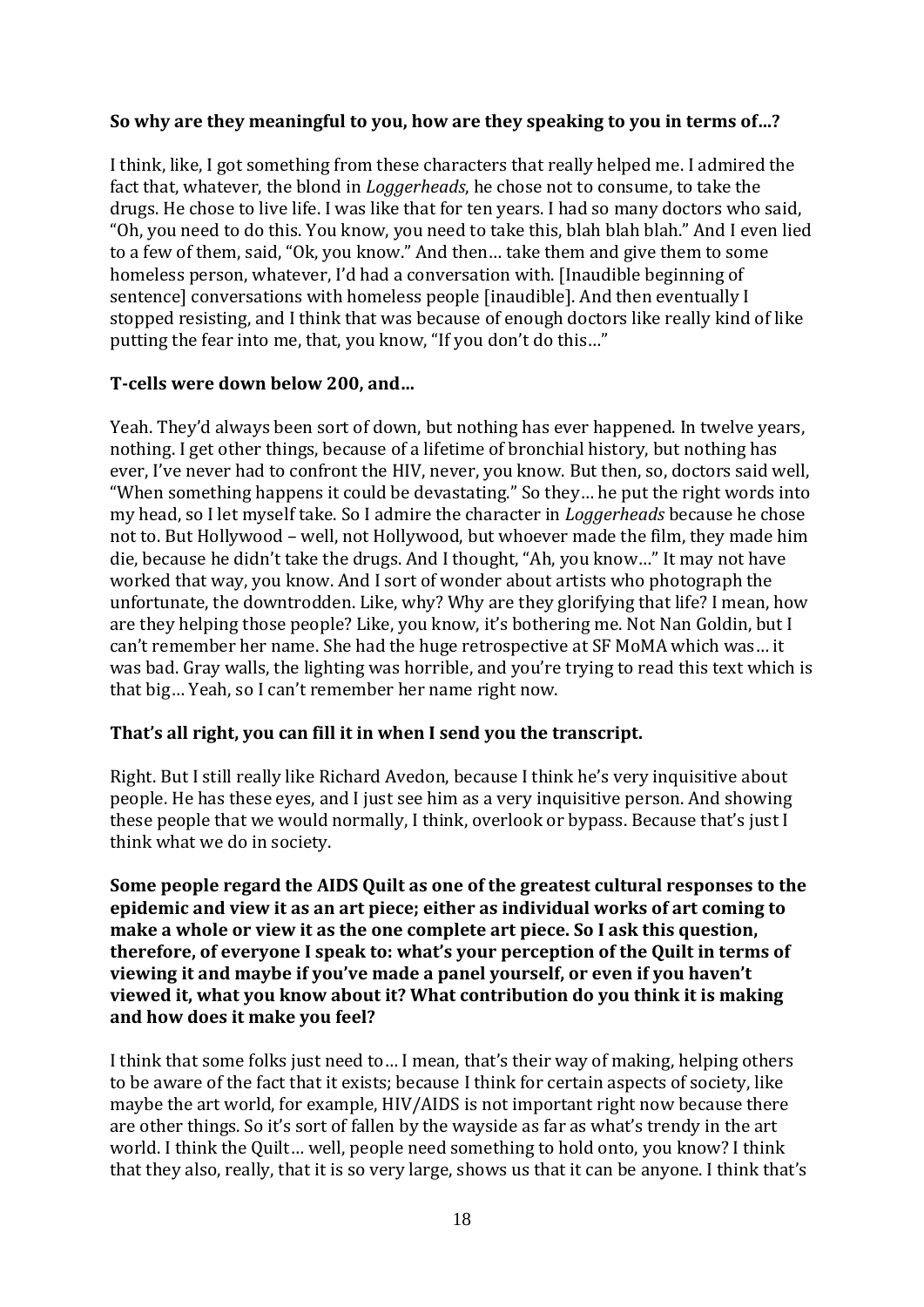one of the purposes of the Quilt, that it can be anyone. I think actually one of my questions right now is, is it only people in this country that have lived with and then died of… I think it is, is it not? The Quilt, is it not just people in the United States?

### **Well they have ones in different countries, like there's an Australian one, for example. But they all started after the one here in San Francisco.**

Actually, that man, I forget his name as well.

### **Cleve Jones?**

Thank you! He's affiliated with the children's organization, or was. He's a friend of the founding director.

#### **Nearly everyone I've met in San Francisco seems to know him in some way; I think he's apparently consulting on the Harvey Milk film as well.**

They just shot a scene at this bar around the corner.

### **Really?**

Yeah, and I think… I don't know if you knew the Castro before, but it's… well, it looks quite different, actually. They're trying to convert it back to 1979. It's very interesting, you know, and I saw Sean Penn over on the… yeah, but I think, you know, California, shooting a film is…

#### **Is he in the film, or is he making it?**

Sean is Harvey and the actor…

#### **You're joking! Wow!**

Isn't that great? You try to picture Sean Penn as Harvey Milk, you're like, "Eww…"

#### **Well it means people are going to see the film. I think that's important.**

Totally. And then the boyfriend is supposedly portrayed by the best friend in *Spiderman*; I forget the actor's name. James Franco. Who was also James Dean, I think, on TV; he won an Emmy… so he's supposedly the boyfriend.

#### **Wow, excellent.**

And then Dianne Feinstein, who became mayor, and then Moscone and, oh… the guy who did… have you seen *No Country For Old Men?*

#### **Yeah, we watched it the other night.**

Wow! That's a great movie. At the end I was really disturbed; I needed a few days to get over that.